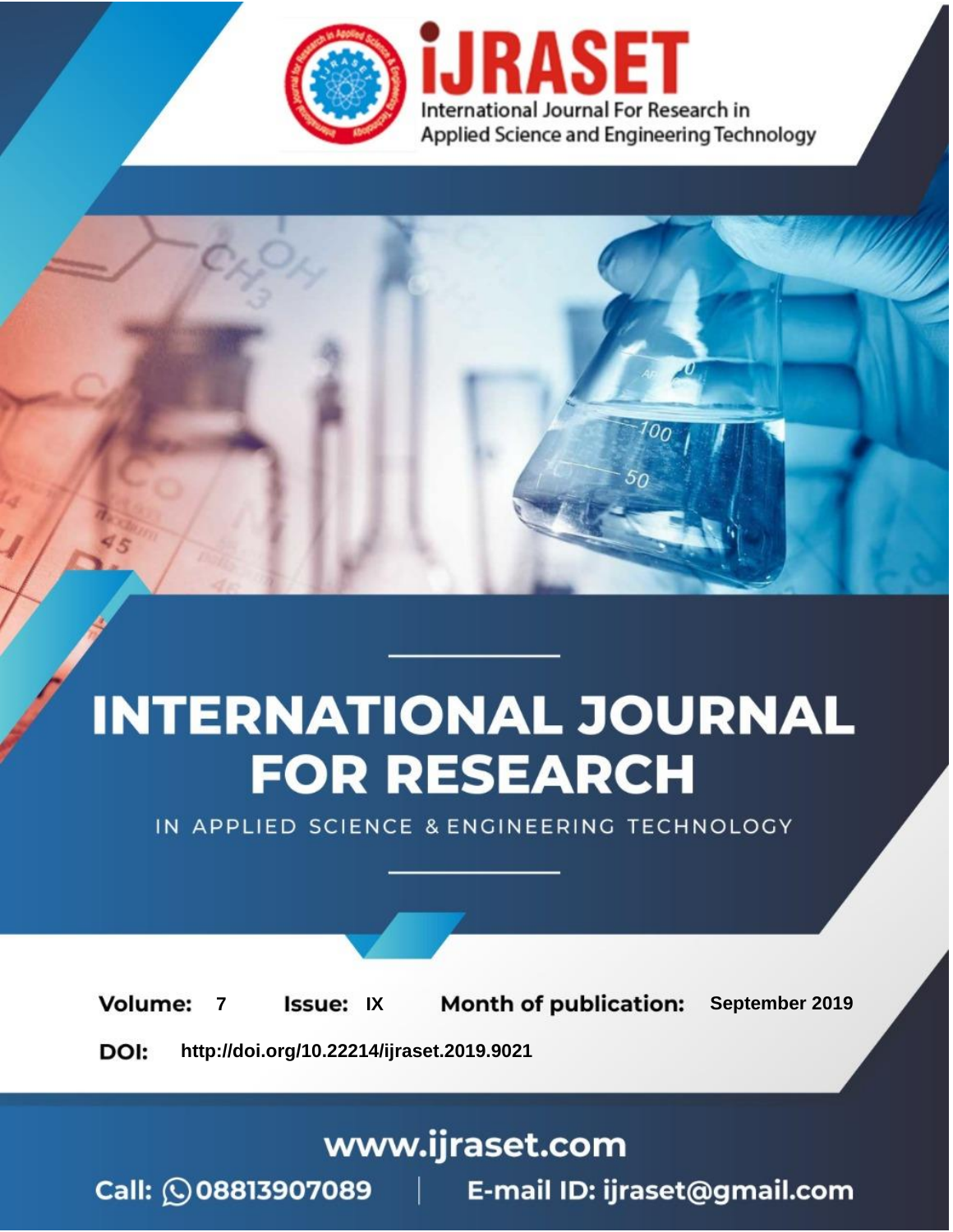

# **A Study on FDI with Reference to Infrastructure**

Sadu Jeevaratnam *Anurag Group of Institutions, India*

*Abstract: Foreign direct investment (FDI) in India is a major monetary source for economic development in India. Foreign companies invest directly in fast growing private Indian businesses to take benefits of cheaper wages and changing business environment of India. Economic liberalisation started in India in wake of the 1991 economic crisis and since then FDI has steadily increased in India, which subsequently generated more than one crore (10 million) jobs. According to the Financial Times, in 2015 India overtook China and the United States as the top destination for the Foreign Direct Investment. In first half of the 2015, India attracted investment of \$31 billion compared to \$28 billion and \$27 billion of China and the US respectively.*

*The Government of India has amended FDI policy to increase FDI inflow.Infrastructure, Auotomotives, Pharmaceuticals, Service, Railways, Chemicals, Textiles, Roads and Highways are few of the major Sectors for FDI. India has second largest road networks in the world, spanning a total of 5.5 million kilometers (kms).*

*The private sector has emerged as a key player in the development of road infrastructure in India. Increased industrial activities, along with increasing number of two and four wheelers have supported the growth in the road transport infrastructure projects. The government's policy to increase private sector participation has proved to be a boon for the infrastructure industry with a large number of private players entering the business through the public-private partnership (PPP) model.*

*With the Government permitting 100 per cent foreign direct investment (FDI) in the road sector, several foreign companies have formed partnerships with Indian players to capitalise on the sector's growth. Cumulative FDI in construction development^ since April 2000 stood at US\$ 25.05 billion as of March 2019. MAIF 2 became the first largest foreign investment in Indian roads sector under TOT mode worth Rs 9,681.5 crore (US\$ 1.50 billion). As of November 2018, total length of projects awarded under Bharatmala Pariyojana (including residual NHDP works) was 6,460 kms for a total cost of Rs 1.52 trillion (US\$ 21.07 billion). The total amount of investments\* are estimated to reach Rs 1.58 trillion (US\$ 2.25 billion) in FY19.*

*This paper would highlight on the various opportunities in India for FDI, trends, Government regulations, initiatives etc. with emphasis on Roads and highways infrastructure sector. This paper would also attempt to suggest few steps to optimise FDI in this particular sector.*

# **I. INTRODUCTION**

Foreign Direct Investment is the investment made in production or business by the country in another country by either means of buying a company or expanding its business in the foreign country. It is usually by means of bonds and shares. Generally speaking FDI refers to capital inflows from abroad that invest in the production capacity of the economy and are "usually preferred over other forms of external finance because they are non-debt creating, non-volatile and their returns depend on the performance of the projects financed by the investors. FDI also facilitates international trade and transfer of knowledge, skills and technology." According to the Financial Times, "Standard definitions of control use the internationally agreed 10 percent threshold of voting shares, but this is a grey area as often a smaller block of shares will give control in widely held companies. Moreover, control of technology, management, even crucial inputs can confer de facto control."

FDI was introduced in the year 1991 under Foreign Exchange Management Act (FEMA), by then finance minister Dr. Manmohan Singh. It started with a baseline of \$1 billion in 1990. India is considered as second important destination for foreign investment. The major sectors that attracted FDI are services, telecommunication, construction activities and computer software and hardware.

# **II. REVIEW OF LITERATURE**

*1)* Rudra Prakash Pradhan, ICFAI Journal of Financial Economics, June 2008, Vol.6 Issue 2- The paper investigates the determinants of Foreign Direct Investment (FDI) In India, with particular reference to infrastructure. Covering the period from 1970 to 2004, the empirical investigation confirmed that infrastructure has a significant negative impact on FDI inflows in India. This is mostly due to stagnant infrastructure investment in the economy. On the other hand, FDI infloes are positively determined by trade openness in the country. The paper suggests that to make our economic policy more effective towards integrating inflows of FDI must be well- integrated with the policy of globalization and infrastructural development.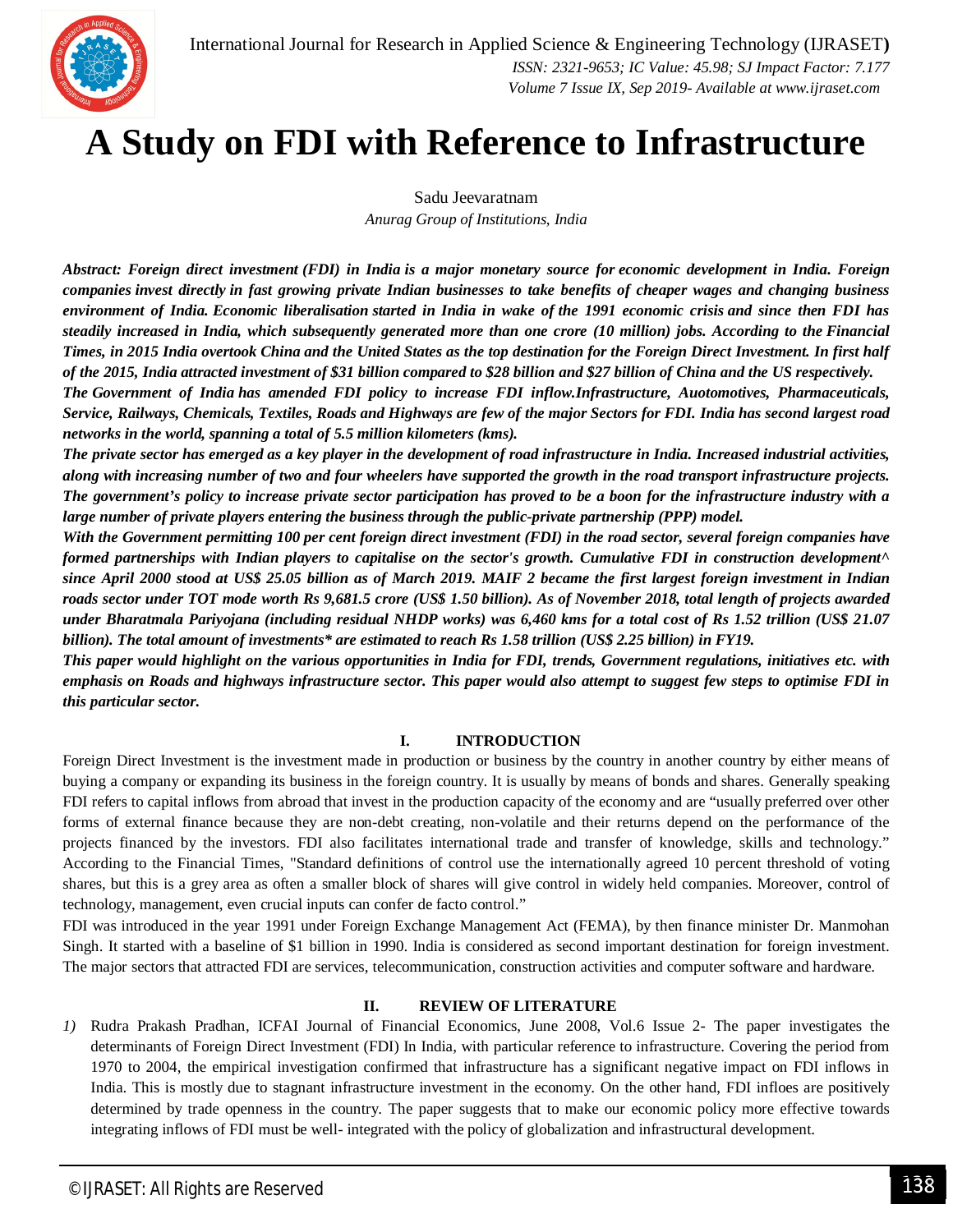

 *ISSN: 2321-9653; IC Value: 45.98; SJ Impact Factor: 7.177 Volume 7 Issue IX, Sep 2019- Available at www.ijraset.com*

- *2)* Tien Quang Tran, ASEAN Economic Bulletin, April 2009, Vol. 26 Issue 1- Through examining trends and patterns of foreign direct investment (FDI) in Vietnam over the twenty years of reform (1986-2008), this paper found a big increase in registered FDI recently. This is not in accordance with the increase in actual capital disbursement because of low absorptive capacity of the economy in terms of poor infrastructure, restricted and unstable policy, and weak competitive capacity of the domestic firms. Moreover, newly massive flows of FDI brought an explosion to infrastructure development in the form of office buildings, hotels, industrial zones, resident parks and ports.
- *3)* Chaturvedi Ila (2011) analysed the sector wise distribution of FDI to know the dominating sector which has attracted the major share of FDI in India. It also finds out the correlation between FDI and Economic Development. The relevant secondary data are collected from various publications of Government of India, RBI and World Investment Report 2009, published by UNCTAD. Therefore the study concluded that FDI provides an opportunity for technology and upgradation, access to global managerial skills and practices, optimum utilization of human capabilities and natural resources, making industry internationally competitive, access to international goods and services and augmenting employment opportunities.
- *4)* Azeem Ahmad Khan (2014) evaluated the FDI flows in India through Mergers and Acquisitions (M&As), a composite view of effective practices that have been emerged from inbound investors" experience conducting M&As in India. The study suggested that FDI has a beneficial impact on developing countries but recent work also points out some potential risk. Mergers & Acquisitions help in increasing the FDI inflows in India and the result of the study shows that a large amount of FDI comes through Mergers and Acquisitions in India. However the relationship between FDI inflows (Inward) and GDP of India are not significant for the reason that they fail to attract the foreign Investors. But the difference between FDI through FIPB /Acquisitions Route and Equity Capital of Unincorporated Bodies is statistically significant and it leads to conclusion that other sources of Investment rather than mergers and acquisitions are least effective and still efforts are required for attracting foreign Investors.
- *5)* Arjun Singh Sirari et al. (2011) attempted to analyze the significance of FDI inflows in Indian service sector since 1991 and relating the growth of service sector FDI in generation of employment in terms of skilled and unskilled. The main source of data are various Economic Surveys of India and Ministry of Commerce and Industry data, RBI bulletin, online data base of Indian Economy, journals, articles, news papers, etc. The study concluded that at the sectoral level of the Indian economy, FDI has helped to raise the output, productivity and employment in some sectors especially in servicesector.
- *A. Scope of the Study*
- *1)* To investigate the flow of FDI in Roads data have been collected for the period 2014-2018.
- *2)* FDI in Roads plays a major role in developing countries like India. They act as long term source of capital as well as a source of advanced and developed technologies. The investors also being along global practices of management. As large amount of capital comesin through these investments more and more industries are set up. This helps in increasing employment. FDI in Roads also helps in promoting international trade. This investment is non-debt, non-volatile investment and return received on these are generally spent on the host country itself thus helping in the development of the country
- *B. Objectives of the Study*
- *1)* To study the FDI scenario of Highways Infrastructure.
- *2)* To know the impact of FDI on Indian economy with reference to Highways Infrastructure.
- *3)* To study the Indian government initiatives and schemes on Highways Infrastructure.
- *4)* To examine the present cash flows of FDI on Highways Infrastructure.
- *5)* To know the countries investment of FDI in India.
- *6)* To Identify the investment of FDI in terms of change in Rupees.

# **III. RESEARCH METHODOLOGY**

Research methodology is the method of collecting, analysing and interpreting the data to diagnose the problem and read the opportunity in a such a way where the costs can be minimized and the desired level of accuracy can be achieved to arrive at a particular conclusion.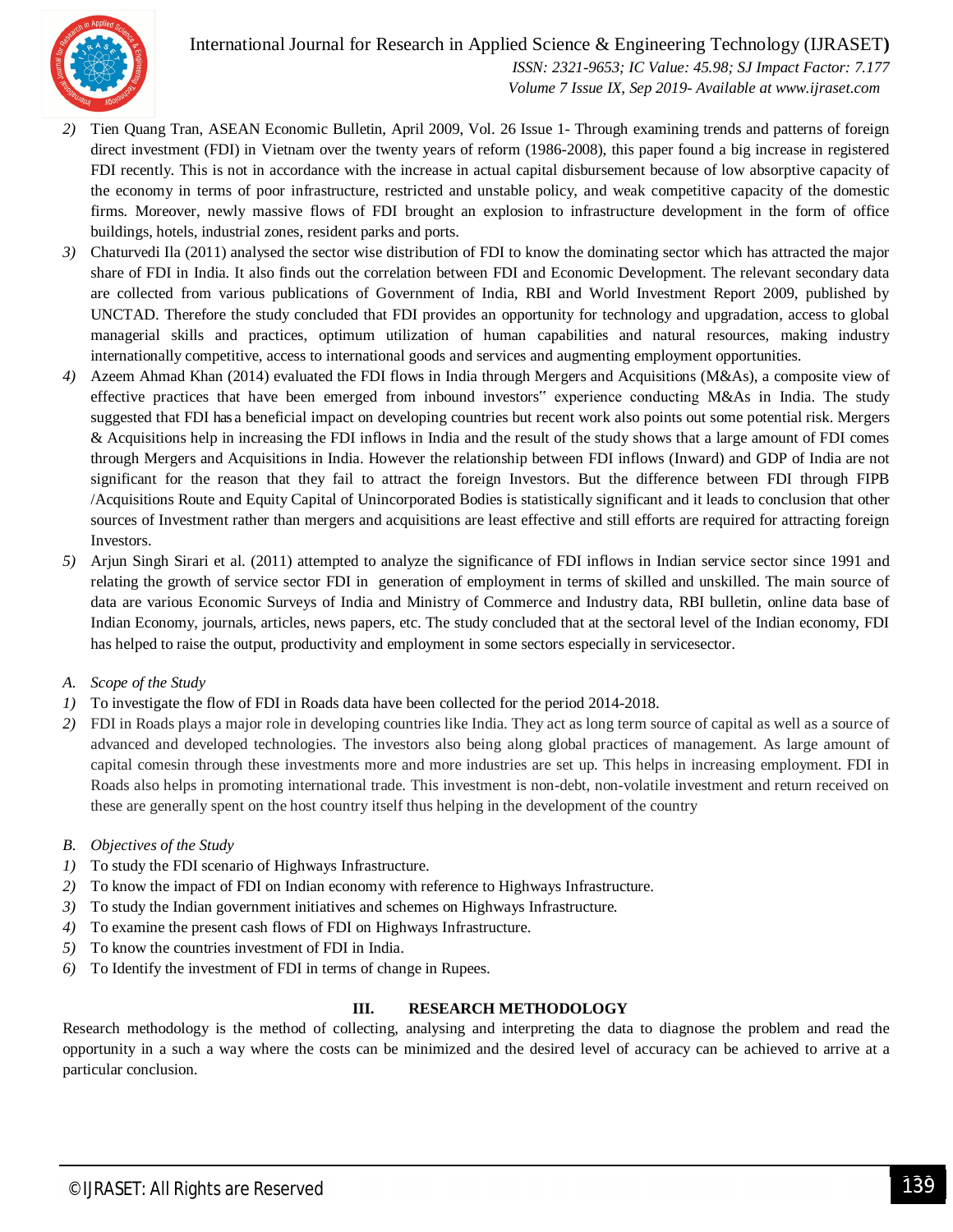

 *ISSN: 2321-9653; IC Value: 45.98; SJ Impact Factor: 7.177 Volume 7 Issue IX, Sep 2019- Available at www.ijraset.com*

# *A. Secondary Data*

Data is collected through secondary source like research reports and websites. The required data have been collected from various sources i.e. Asian Development Bank"s Reports , Various bulletins of Reserve Bank of India, Publications from Ministry of Commerce, Government of India, Economic and social survey of Asia and the Pacific, United Nations, Asian Development Outlook , Country reports on Economic Policy and Trade Practice- Bureau of Economic and Business Affairs, U.S , IBEF, IMF, WTO,RBI, Press Trust of India. The study is based on published sources of data collected. The data was done using the Excel with the use of line, bar graphs. The graphs are used to analyse the year by year inflows study for comparison. Primary Data cannot be taken because of limited resources.

# *B. To Study the FDI Scenario of Highways Infrastructure*

India has the one of largest road network across the world, spanning over a total of 5.5 million km. This road network transports 64.5 per cent of all goods in the country and 90 per cent of India's total passenger traffic uses road network to commute. Road transportation has gradually increased over the years with the improvement in connectivity between cities, towns and villages in the country. The Indian roads carry almost 90 per cent of the country's passenger traffic. In India sales of automobiles and movement of freight by roads is growing at a rapid rate. The transport infrastructure sector is one the fastest expanding components of the country's infrastructure sector. India has the one of largest road network across the world, spanning over a total of 5.5 million km.

According to FDI policies for roads-highways sector, 100% FDI for roads and highways allowed under the automatic route.95% of the total share of this length is covered under District and Rural roads. State highways cover close to 3% of the road length while the remaining 2% comes under National Highways. The construction of highways reached 9,829 km during FY18 which was constructed at an average of 26.93 km per day. The Government of India has set a target for construction of 10,000 km national highway in FY19 The GOI has given a massive push to infrastructure by allocating about \$100 bn for infrastructure in the Union Budget 2018-19. The government plans on investing \$22.4 bn towards road framework in the North-East region of India during 2018-2020. The highways sector in India has been at the forefront of performance and innovation. The government has successfully rolled out over 60 projects worth over \$10 bn based on the Hybrid Annuity Model (HAM)

### *C. To Know The Impact Of FDI On Indian Economy With Reference To Highways Infrastructure*

- *1) Better Connectivity To Domestic And International Markets And Increase In Income:* Connectivity to urban markets and trade centres are crucial for increase in income and poverty reduction. The NHDP is in the process of connecting the major urban and trade centres (ports, etc.) of India. Between 2000 and 2005, about 11 per cent of unconnected habitations were provided connectivity under PMGSY and other schemes. These roads are now being linked to national highways providing opportunities to farmers to access international markets. In the absence of proper road connectivity, farmers in remote areas often find it difficult to sell agricultural goods in bigger markets located at a distance from their village. They have to sell their agricultural products to the middlemen and due to a large number of intermediaries they often get a low price for their products while consumers have to pay a high price. Also, due to the lack of connectivity they do not have access to farm inputs as and when required. Poor connectivity along with lack of cold storage facilities leads to wastage. In India, 5-7% of food grains and 25-30% of the fruits and vegetables get wasted in the supply chain
- *2) Increased Access To Social Sector:* Road connectivity enables better access to basic services such as schools and healthcare facilities and improves the quality of life. The development of rural roads has increased school enrolment and attendance. It has increased attendance in middle and high schools and colleges. Those in connected areas have better access to public healthcare centres and health workers and there have been increase in childbirth in medical institutions. Road connectivity has increased the frequency of visits by Government functionaries. This has led to an improvement in the implementation of various development schemes and programmes.

### *D. To Study the Indian Government Initiatives and Schemes on highways Infrastructure*

# *1) Rural Development*

- *a)* The Prime Minister's Gram Sadak Yojana (PMGSY) is a scheme for development of rural roads in India. The Government of India has succeeded in providing road connectivity to 85 per cent of the 178,184 eligible rural habitations and all villages are expected to be connected through a road network by 2019. Total length of roads constructed were 47,447 km in 2017-18.
- *b)* In April 2018, the Government of India signed a US\$ 210 million deal with World Bank to improve rural roads at a stretch of 10,510 km in Madhya Pradesh under the Gram Sadak Yojana programme.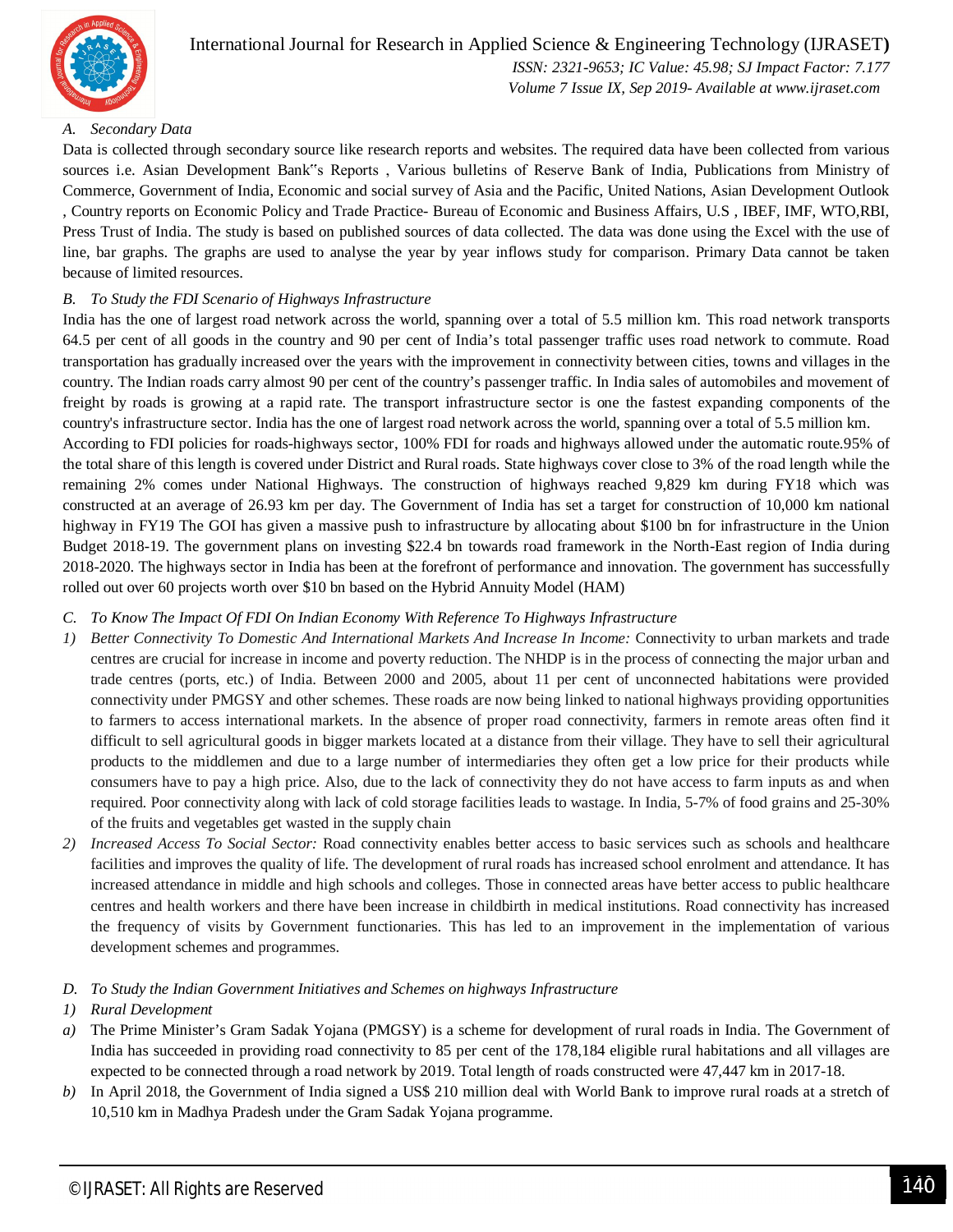

 *ISSN: 2321-9653; IC Value: 45.98; SJ Impact Factor: 7.177 Volume 7 Issue IX, Sep 2019- Available at www.ijraset.com*

- *c)* Construction of roads under PMGSY increased to 48,719 km in 2017-18 from 25,316 km in 2013-14. Road construction in 2018-19 (up to January 2019) stood at 24,368 km.
- *2) Central Road Fund (CRF)*
- *a)* In 2018-19 Rs 46,636 lakhs (US\$ 66.73 million) worth of amount has been released Under Central Road Fund (CRF).
- *b)* The Central Road Fund (Amendment) Bill, 2017 has been passed by the Lok Sabha, Government of India which would result in revenues of Rs 2,300 crore (US\$ 358.7 million) .
- *3) Goods and Services Tax (GST):*
- *a*) The GST on construction equipment has been reduced to 18 per cent from 28 per cent, which is expected to give a boost to infrastructure development in the country.
- *4) Investment in Roads and other Infrastructure*
- *a)* Under the Union Budget 2019-20, the government has allocated Rs 1.12 trillion (US\$ 15.48 billion) under the Ministry of Road Transport and Highways.
- *b*) The total amount of investments\* are estimated to reach Rs 1.58 trillion (US\$ 2.25 billion) in FY19.
- *E. To Examine the Present Cash flows of FDI on Highways Infrastructure*

| Years | Inflows $(bn\$ ) | CF    |
|-------|------------------|-------|
| 2014  |                  | 23.31 |
| 2015  | 0.76             | 24.07 |
| 2016  | 0.12             | 24.19 |
| 2017  | 0.10             | 24.29 |
| 2018  | 0.54             | 24.83 |
| 2019  | 0.08             | 24.91 |

Table 1: Present Cash inflows of FDI



Fig 1: Graphical representation of present Cash inflows of FDI

### *Interpretation*

- *1)* In the above graph represents present Cash inflows of FDI for 5 years.
- *2)* In the above graph x axis represents no of years and y axis represents inflows.
- *3)* As we observe we have high highest inflows of FDI in 2015 with 0.76(bn\$).
- *4)* As we observe in above graph we have lowest inflows of FDI in 2019 with 0.08(bn\$).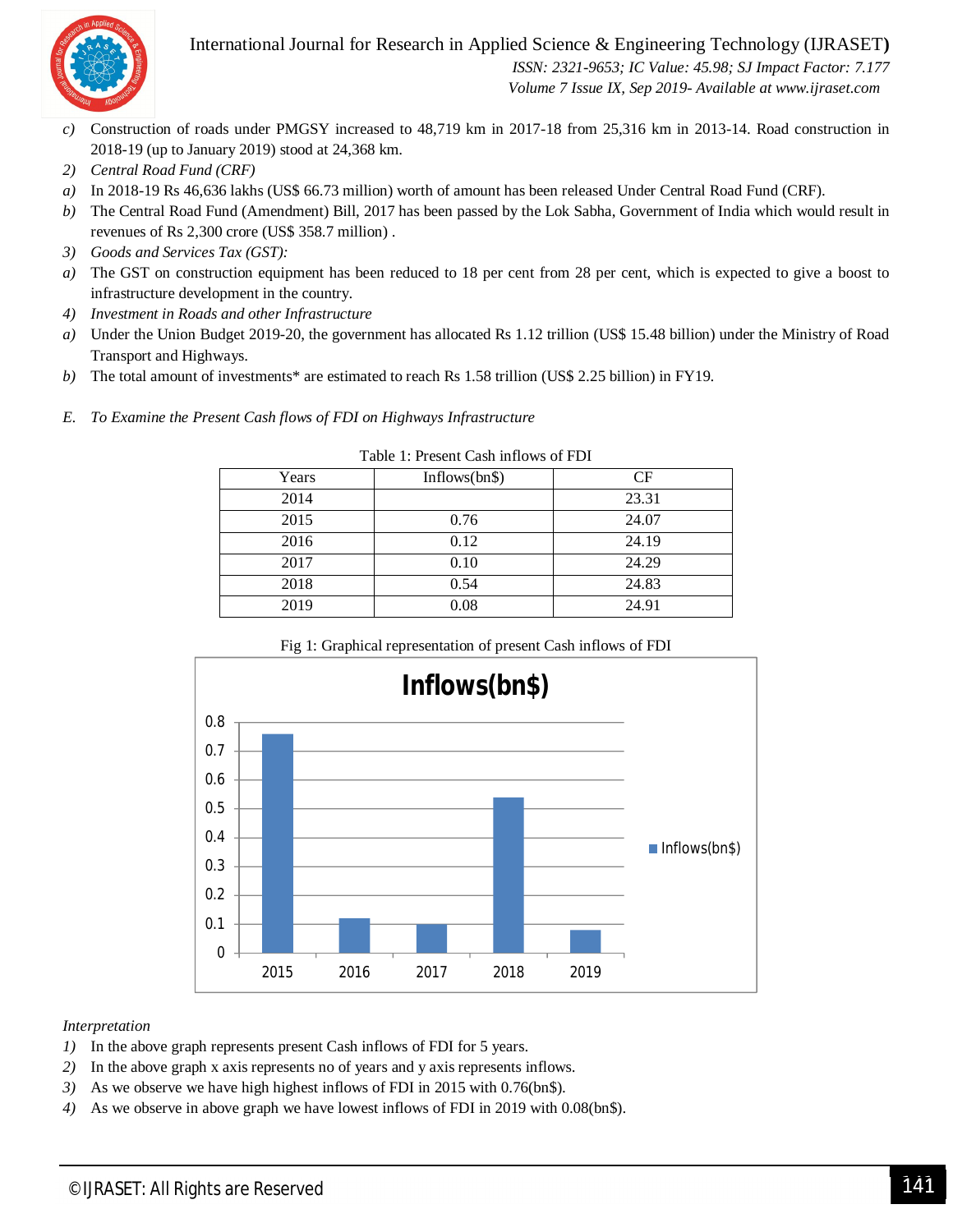

# International Journal for Research in Applied Science & Engineering Technology (IJRASET**)**  *ISSN: 2321-9653; IC Value: 45.98; SJ Impact Factor: 7.177*

 *Volume 7 Issue IX, Sep 2019- Available at www.ijraset.com*

| Years | <b>KMs</b> |
|-------|------------|
| 2015  | 4410       |
| 2016  | 6061       |
| 2017  | 8231       |
| 2018  | 9829       |
| 2019  | 6715       |

|  | Table 2: Year wise development of Highways Infrastructure(KMs): |  |
|--|-----------------------------------------------------------------|--|
|--|-----------------------------------------------------------------|--|





# *Interpretation*

- *1)* Highway constructions in India increased at 23.25 percent CAGR between FY 14-18. In FY18, 9,829 km of highways were constructed with an expenditure of Rs 1.16 trillion (US \$18.05 billion). The Government of India aims to construct 65,000 Km of national highways at the cost of Rs 5.35 lakh crore (US \$741.51 billion) by 2022.
- *2)* The Government of India has set a target for construction of 10000 km national highway in FY 19. During April-December 2018 a total of length of 6715 km of national highways were constructed.
- *3)* Highway construction revenues is forecasted to grow at a CAGR OF 20 percent by 2020.
- *4)* Increasing industrial activity, increasing number of 2 and 4 wheelers would support the growth in the road transport infrastructure projects.
- *5)* In March 2019, National Highway projects worth Rs 110154 crore were inaugurated.
- *F. To know the Countries Investment of FDI in India*

| $\mu$ ore $\sigma$ countries in vesting in infrastructure development |                  |  |
|-----------------------------------------------------------------------|------------------|--|
| Countries                                                             | Values $(\$)$    |  |
| Malaysia                                                              | 36bn             |  |
| Russia                                                                | 10 <sub>bn</sub> |  |
| China                                                                 | 20bn             |  |
| <b>USA</b>                                                            | 25bn             |  |
| <b>UAE</b>                                                            | 45bn             |  |

Table :3 Countries investing in infrastructure development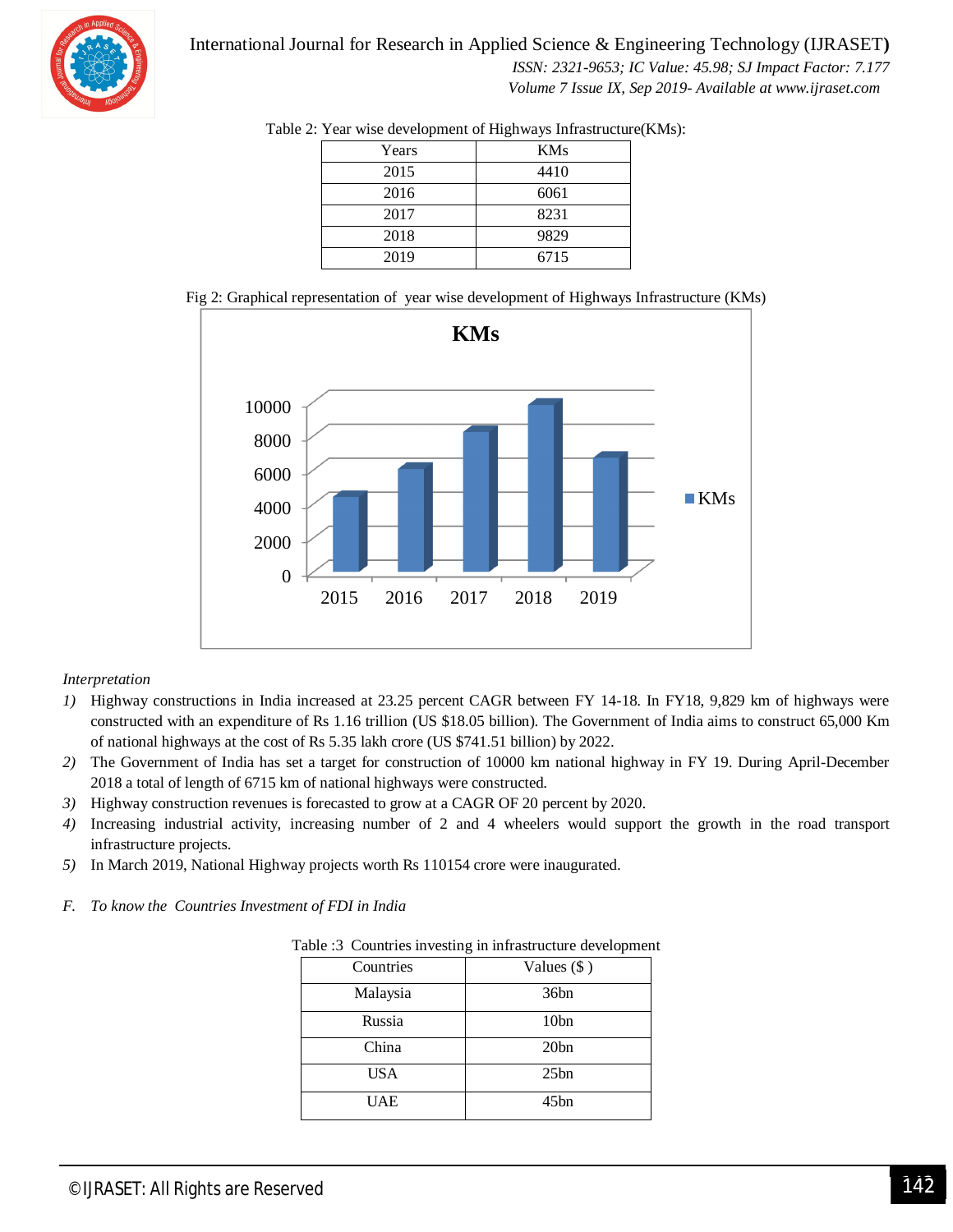

International Journal for Research in Applied Science & Engineering Technology (IJRASET**)**  *ISSN: 2321-9653; IC Value: 45.98; SJ Impact Factor: 7.177 Volume 7 Issue IX, Sep 2019- Available at www.ijraset.com*

Fig 3: Graphical Representation of countries investment of FDI in India:



### *Interpretation*

- *1*) In above Pie Diagram it represents about the countries that are investing in infrastructure development.
- *2)* As we observe we have highest value for UAE for investing on infrastructure development with 45 bn.
- *3)* As we observe Russia has lowest value invested country in infrastructure development with 10 bn.
- *G. To identify the Investment of FDI in terms of change in Rupees*

| Table +. I DI LACHANGE Rate |                            |  |
|-----------------------------|----------------------------|--|
| Year INR                    | INR Equivalent of one US\$ |  |
| 2015                        | 65.46                      |  |
| 2016                        | 67.09                      |  |
| 2017                        | 64.45                      |  |
| 2018                        | 70.18                      |  |
| 2019                        | 72.15                      |  |

Table 4: FDI Exchange Rate

Fig 4: Graphical Representation the investment of FDI in terms of change in Rupees:

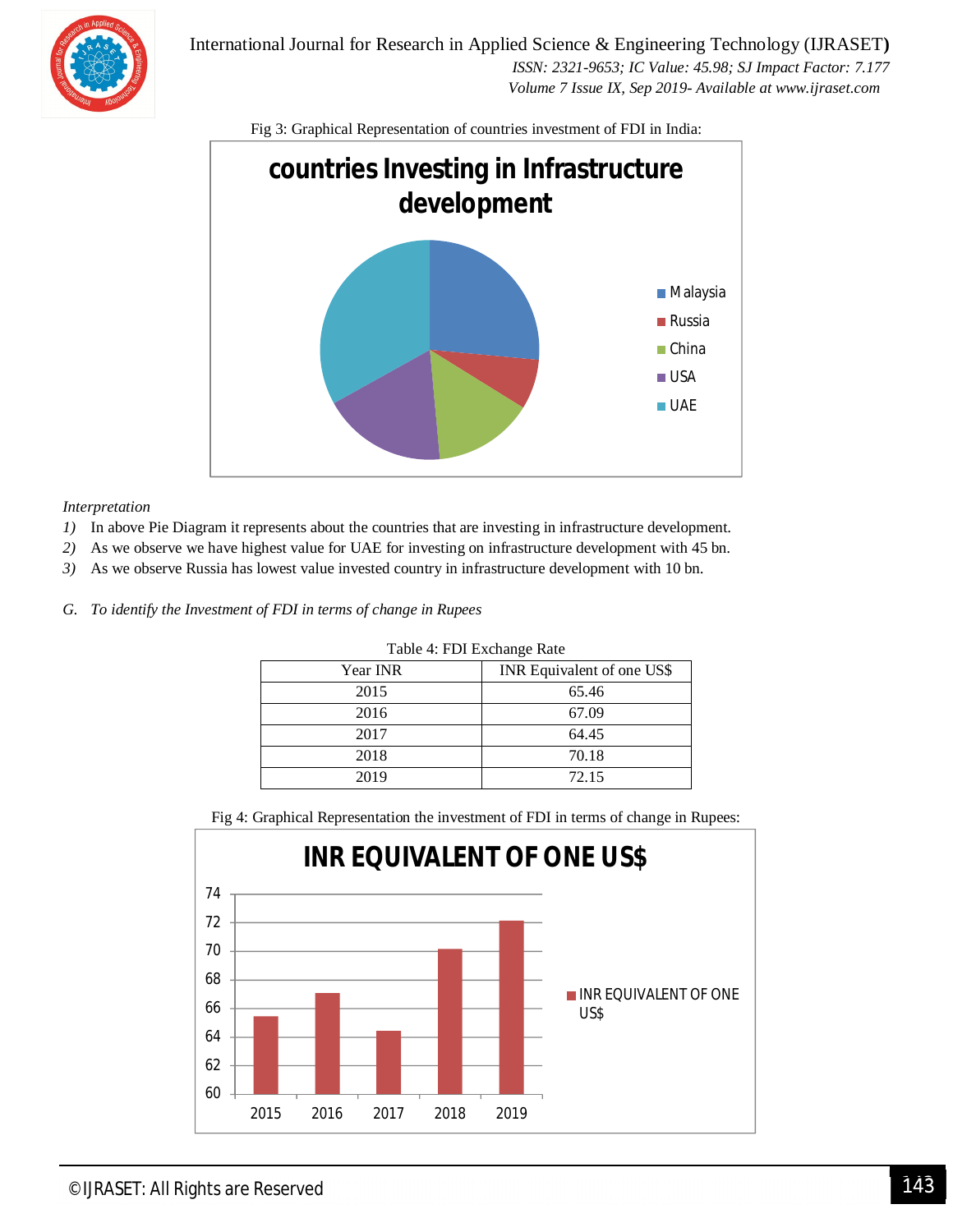

 *ISSN: 2321-9653; IC Value: 45.98; SJ Impact Factor: 7.177 Volume 7 Issue IX, Sep 2019- Available at www.ijraset.com*

*Interpretation*

- *1)* In above graph it represents the INR Equivalent of one US\$ for 5 years.
- *2)* In above graph X axis represents the year INR and Y axis represents INR Equivalent of one US \$.
- *3)* As we observe in 2019 it has highest exchange value of 72.15.
- *4)* As we observe in 2017 it has lowest exchange value of 64.45.

# *H. Findings*

- *1)* Malaysia, UAE are the top countries to invest in the development of infrastructure of FDI in India.
- *2)* Cumulative inflows of FDI are high in FY-19 with 24.91 was high generating flows period compared to other years.
- *3)* Year wise development (KMs) are high in 2018 with 9829,compared to other years FY-18 is high year wise development (KMs).
- *4)* From other countries wise UAE stands first place in which its companies are investing and more on Indian roads.
- *5)* The GST on construction equipment has been reduced to 18 per cent from 28 per cent, which is expected to give a boost to infrastructure development in the country.
- *6)* To go from Beijing to shanghai via road,as per google Maps, it takes around 12.5 hours for a distance of 1213km but To go from Delhi to Mumbai ,it takes around 22.5 hours for a distance of 1414 km .
- *I. Suggestions*
- *1)* Corporate taxation in India is a dense thicket of frequently changing exemptions, deductions, rates, surcharges and cesses. The system is unstable, hard to implement and difficult to comply with. Even so, finance minister ArunJaitley's proposal to extend the cut in basic corporate tax rate from 30% to 25% was a bright spot in the recent Budget.
- *2)* The analysis of this study reveals that India's performance regarding attraction of FDI inflows is very poor as compared to other countries. India should improve its regulatory system through better and effective monetary and fiscal reforms. There is need to strengthen infrastructure network, reforms in marketing structure and strong political will to improve international trade relations.
- *3)* FDI has found to be influenced by trade openness of country which implies that a more liberalised foreign investment policy framework is required in India to decrease the gap in FDI inflows of India . Reserves are also playing important role in influencing FDI inflows in India. There should be favourable economic environment in terms of increasing efforts like provision of subsidised raw material, power, land and tax concession for the development of export oriented manufacturing units, which in turns helps to escalate foreign exchange reserves position in India.

### **IV. CONCLUSION**

- *A.* During the past two decades, FDI has become increasingly important in developing countries. Among the developing countries, the Asian countries have large share of FDI inflows in the last three decades. The study can be further expanded by comparing economic performance of more Asian countries with longer time span for the analysis
- *B.* The relationship of FDI with macroeconomic indicators and the trends of GDP, exports and total factor productivity in India till 2017 suggest that FDI is responsible for fostering the Indian economic growth. India enjoys relative advantages in attracting FDI compared to other countries due to its cheap labor resulting from low inflation rate and geographical proximity to OECD countries. On one hand, the high growth rate of GDP in the post-reform period raised the return from investment. This helped to attract foreign investors and bring FDIwhich, on the other hand, impacted the growth rate of GDP.
- *C.* According to recent reports, inward FDI in the developing countries outweighs that in the developed countries. To a large extent, it is attributed to the developing economies of Asia, including India. In India, new foreign direct investment policies announced by the Department of Industrial Policy and Promotion (DIPP) are important steps in boosting the morale of foreign investors. Therefore, the increasing trend of FDI is expected to continue in the coming years.
- *D.* India has become the most attractive emerging market for global partners (GP) investment for the coming 12 months, as per a recent market attractiveness survey conducted by Emerging Market Private Equity Association (EMPEA).
- *E.* Annual FDI inflows in the country are expected to rise to US\$ 75 billion over the next five years, as per a report by UBS.The Government of India is aiming to achieve US\$ 100 billion worth of FDI inflows in the next two years.The World Bank has stated that private investments in India is expected to grow by 8.8 per cent in FY 2018-19 to overtake private consumption growth of 7.4 per cent, and thereby drive the growth in India's gross domestic product (GDP) in FY 2018-19.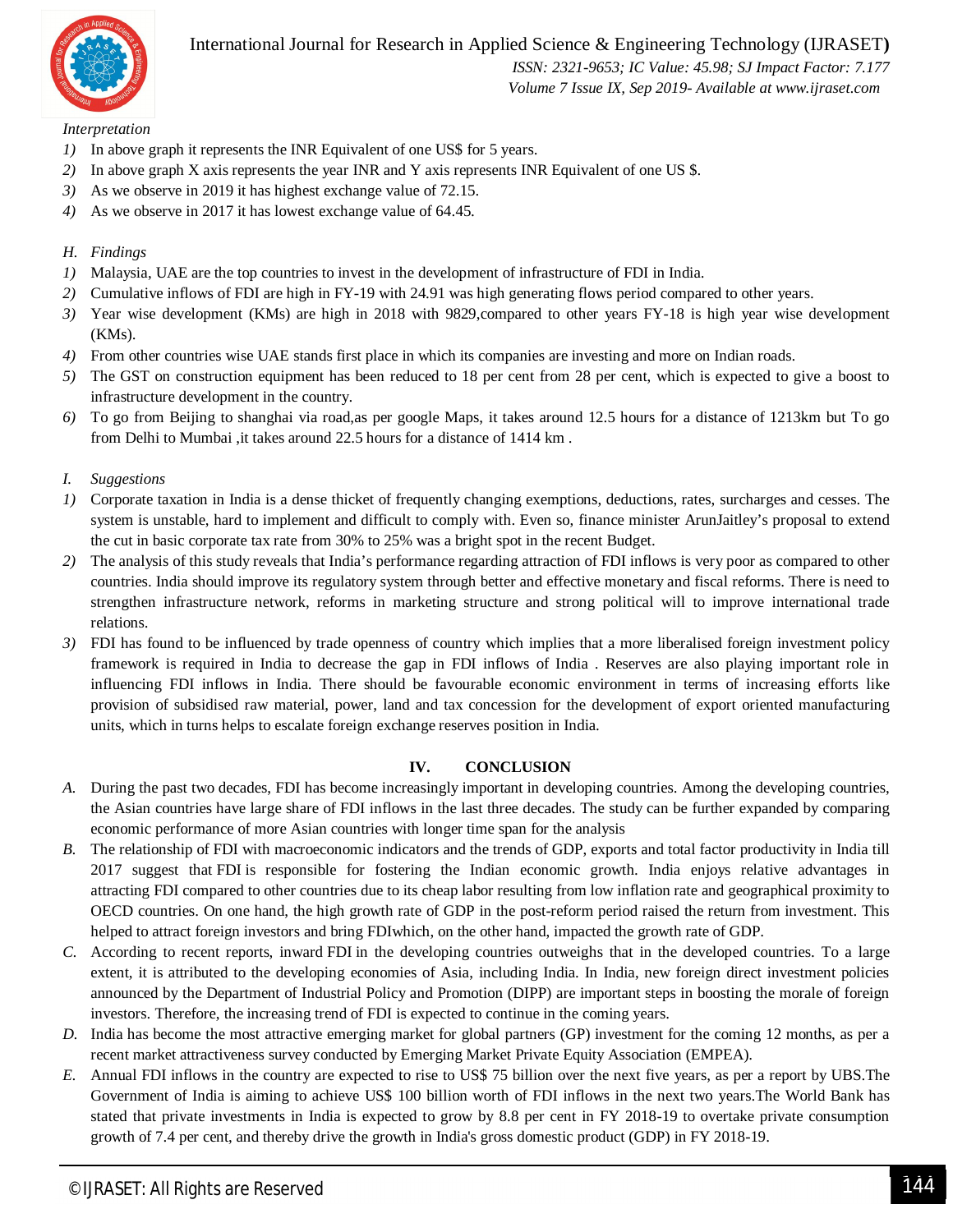

# *ISSN: 2321-9653; IC Value: 45.98; SJ Impact Factor: 7.177 Volume 7 Issue IX, Sep 2019- Available at www.ijraset.com*

# **REFERENCE**

- [1] Alan C.Shapiro, Multinational Financial Management ,John Wiley 2012
- [2] Reid.W.Click & Joshua D. Coval, PHI 2012.
- [3] https://www.fdi.finance/sectors/roads-and-highways
- [4] https://www.ibef.org/download/roads-mar-2019.pdf
- [5] https://planningtank.com/development-planning/impact-development-highways-india
- [6] https://www.iges.or.jp/files/research/climate-energy/PDF/20171206/1.pdf.
- [7] https://www.bbc.com/news/world-asia-india-45949323
- [8] https://pdfs.semanticscholar.org/7ea4/c40c5f11c5b3aec068ec3ed861e087c5c76d.pdf.
- [9] https://www.business-standard.com/article/markets/mauritius-funds-likely-to-shift-to-singapore-for-india-investment-118071000063\_1.html
- [10] http://www.cprindia.org/news/5978.